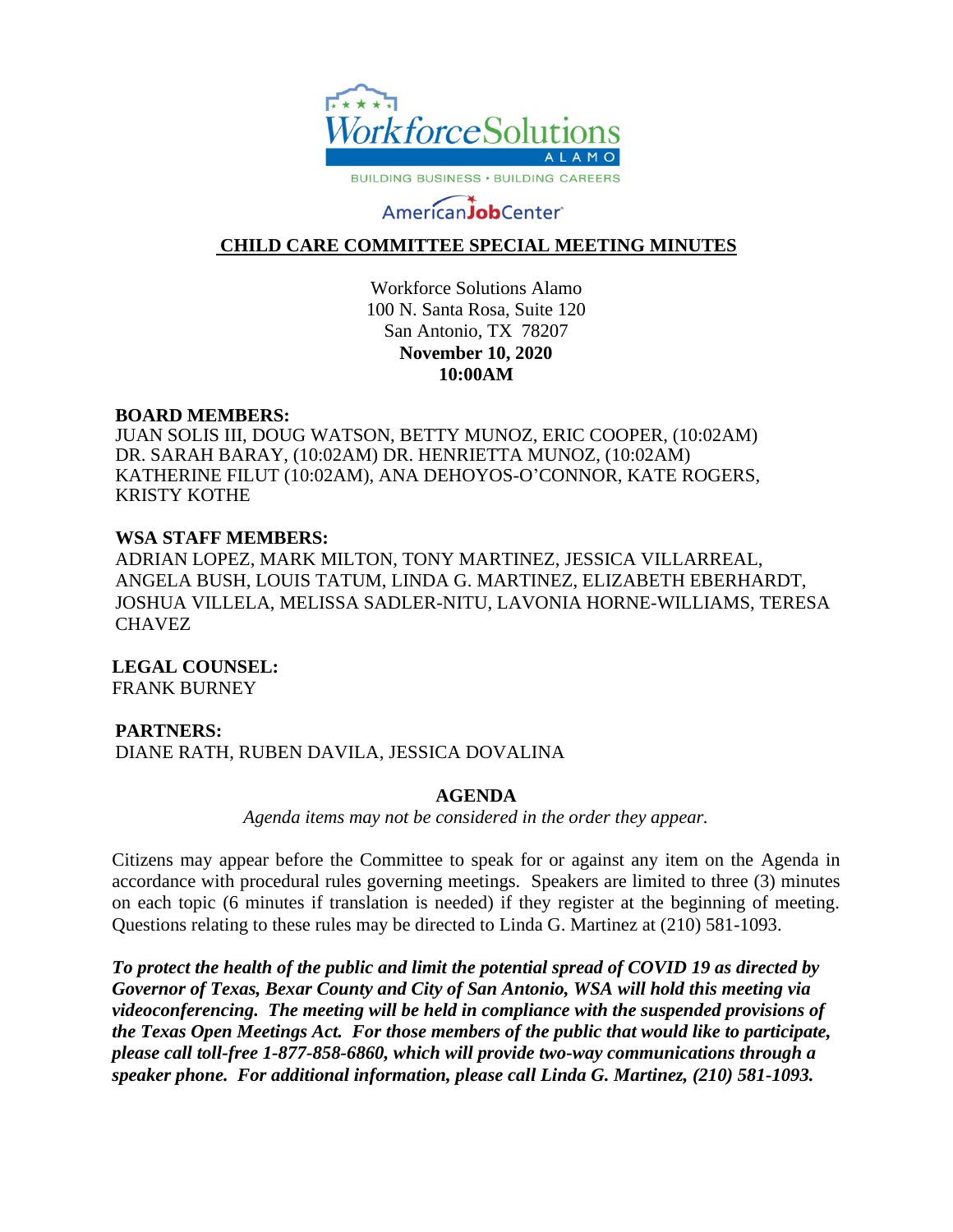#### **You can also dial in using your phone. United States (Toll Free): 1-415-655-0002**

## **Meeting Number & Access Code: 146 368 1935**

**New to WebEx? Get the app now and be ready when your first meeting starts:**  <https://www.webex.com/>

**During the Public Comments portion of the meeting (Agenda Item 3), the Public may type their name into the chat box or unmute themselves and state their name.**

**The meeting host will call each member of the public for comments, in the order their names were submitted.**

- I. CALL TO ORDER AND QUORUM DETERMINATION Presenter: Doug Watson, Chair **Meeting was called to order at 10:00am and quorum was met.**
- II. ROLL CALL Presenter: Doug Watson, Chair
- III. PUBLIC COMMENT Presenter: Doug Watson, Chair **No public comments**
- IV. DECLARATIONS OF CONFLICT OF INTEREST Presenter: Doug Watson, Chair **No conflicts of interest**
- V. DISCUSSION AND POSSIBLE ACTION ON MINUTES OF OCTOBER 19, 2020 MEETING Presenter: Doug Watson, Chair **MOTION MOVED BY Juan Solis III SECOND BY Eric Cooper**
- VI. CHILD CARE QUALITY CONTRACT (CCQ) RFP (DISCUSSION AND POSSIBLE ACTION) Presenter: LaVonia Horne-Williams, Director of Procurement -Reviewed timeline of RFP: -Date of issuance: 11/10/2020, 5:00 PM -Pre-Proposal Meeting: 11/18/2020, 2:30 PM

Workforce Solutions Alamo is an equal opportunity employer/program. Persons with disabilities who plan to attend this meeting and who may need auxiliary aids, services, or special accommodations should contact Linda G. Martinez at (210) 272-3250 so that appropriate arrangements can be made. Relay Texas: 1-800-735-2969 (TDD) or 711 (Voice).